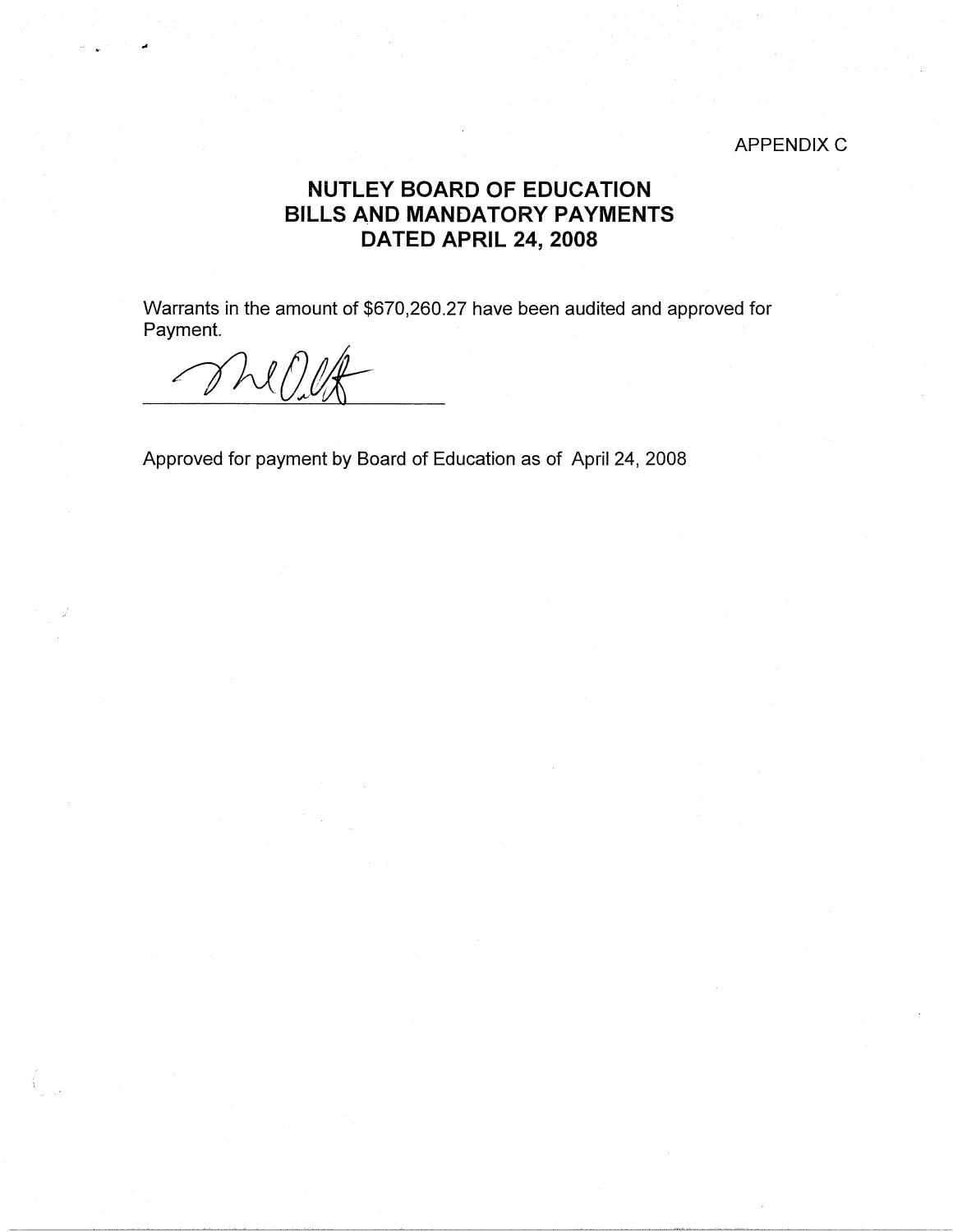| Check journal               |          |          | <b>Nutley Board of Education</b> | Page 1 of 4                                   |                     |
|-----------------------------|----------|----------|----------------------------------|-----------------------------------------------|---------------------|
| <b>Rec and Unrec checks</b> |          |          | <b>Hand and Machine checks</b>   | 04/22/08 10:48                                |                     |
| Starting date 4/16/2008     |          |          |                                  | <b>Ending date 4/24/2008</b>                  |                     |
| Cknum                       | Date     | Rec date | <b>Vcode</b>                     | Vendor name                                   | <b>Check amount</b> |
| 076300                      | 04/16/08 |          | MA7                              | <b>ALAMO; MARIA</b>                           | \$1,567.81          |
| 076302 H                    | 04/18/08 |          |                                  | <b>BOES BOARD OF EDUCATION SALARY ACCOUNT</b> | \$37,598.68         |
| 076303 H                    | 04/18/08 |          |                                  | BOES BOARD OF EDUCATION SALARY ACCOUNT        | \$97,884.20         |
| 076304                      | 04/24/08 |          | <b>ACM</b>                       | A. C. MOORE                                   | \$155.84            |
| 076305                      | 04/24/08 |          | <b>AAA</b>                       | <b>AAA-ABLE</b>                               | \$553.41            |
| 076306                      | 04/24/08 |          | <b>ADR</b>                       | ADR NEW JERSEY, LLC                           | \$285.00            |
| 076307                      | 04/24/08 |          | <b>AGL</b>                       | AGL WELDING SUPPLY CO. INC.                   | \$12.75             |
| 076308                      | 04/24/08 |          | AS6                              | <b>ALLEGRO SCHOOL</b>                         | \$14,160.00         |
| 076309                      | 04/24/08 |          | <b>ARF</b>                       | <b>ARCTIC FALLS</b>                           | \$46.98             |
| 076310                      | 04/24/08 |          | <b>ATT</b>                       | AT&T                                          | \$239.71            |
| 076311                      | 04/24/08 |          |                                  | <b>BANY BANYAN UPPER SCHOOL</b>               | \$3,253.95          |
| 076312                      | 04/24/08 |          | <b>BPS</b>                       | BELLRIDGE PLUMBING SUPPLY CORPORATION         | \$108.15            |
| 076313                      | 04/24/08 |          |                                  | <b>BCSS BERGEN COUNTY SPECIAL SERVICES</b>    | \$6,253.33          |
| 076314                      | 04/24/08 |          | JB4                              | <b>BERTUZZI; JOSEPH</b>                       | \$188.19            |
| 076315                      | 04/24/08 |          | <b>YBL</b>                       | <b>BLANDIN-LIAGOURIS; YOLANDA</b>             | \$48.48             |
| 076316                      | 04/24/08 |          | <b>JBO</b>                       | <b>BOYLE; JEAN</b>                            | \$104.98            |
| 076317                      | 04/24/08 |          |                                  | <b>BRAD BRADLEY TIRE SERVICE</b>              | \$1,453.31          |
| 076318                      | 04/24/08 |          | MS3                              | <b>BURGESS CHEMIST</b>                        | \$60.00             |
| 076319                      | 04/24/08 |          |                                  | <b>CABL CABLEVISION LIGHTPATH INC</b>         | \$9,239.80          |
| 076320                      | 04/24/08 |          |                                  | <b>CARE CAREFREE BUS TOURS, INC.</b>          | \$1,900.00          |
| 076321                      | 04/24/08 |          | <b>CGI</b>                       | <b>CDW GOVERNMENT, INC.</b>                   | \$12,492.32         |
| 076322                      | 04/24/08 |          | C <sub>12</sub>                  | <b>CHILDRENS INSTITUTE</b>                    | \$12,287.94         |
| 076323                      | 04/24/08 |          | <b>CIT</b>                       | CIT TECHNOLOGY FINANCIAL SERVICES, INC.       | \$313.00            |
| 076324                      | 04/24/08 |          | CIT <sub>1</sub>                 | CIT TECHNOLOGY FINANCIAL SERVICES, INC.       | \$122.66            |
| 076325                      | 04/24/08 |          | CU                               | <b>COACH USA</b>                              | \$1,230.50          |
| 076326                      | 04/24/08 |          | <b>COL</b>                       | <b>COLANERI BROS.</b>                         | \$361.65            |
| 076327                      | 04/24/08 |          |                                  | CTPC COMPUTER TECHNOLOGY PETTY CASH ACCOL     | \$253.71            |
| 076328                      | 04/24/08 |          |                                  | DCM DCM ARCHITECTURE INC.                     | \$156,064.81        |
| 076329                      | 04/24/08 |          |                                  | DLLF DE LAGE LANDEN FINANCIAL SERVICES        | \$103.95            |
| 076330                      | 04/24/08 |          |                                  | DHLE DHL EXPRESS INC.                         | \$680.71            |
| 076331                      | 04/24/08 |          |                                  | DOW DOWLING FOOD SERVICE MANAGEMENT, INC.     | \$58,374.38         |
| 076332                      | 04/24/08 |          |                                  | <b>EDIN EDUCATION INC.</b>                    | \$585.20            |
| 076333                      | 04/24/08 |          |                                  | ELEC ELECTRONIC RISKS CONSULTANTS, INC.       | \$136.96            |
| 076334                      | 04/24/08 |          |                                  | ECVS ESSEX COUNTY VOCATIONAL SCHOOLS          | \$4,416.00          |
| 076335                      | 04/24/08 |          |                                  | ECES ESSEX REGIONAL EDUCATIONAL SERV. COMM.   | \$19,993.80         |
| 076336                      | 04/24/08 |          | MΝ                               | EUGENE FOWLER NEWSPAPER DELIVERY              | \$1,767.55          |
| 076337                      | 04/24/08 |          |                                  | EZP2 E-Z PASS                                 | \$2,000.00          |
| 076338                      | 04/24/08 |          |                                  | FEDX FED-EX                                   | \$30.00             |
| 076339                      | 04/24/08 |          | FS                               | <b>FELICIAN SCHOOL</b>                        | \$2,045.56          |

 $\sim 0$  .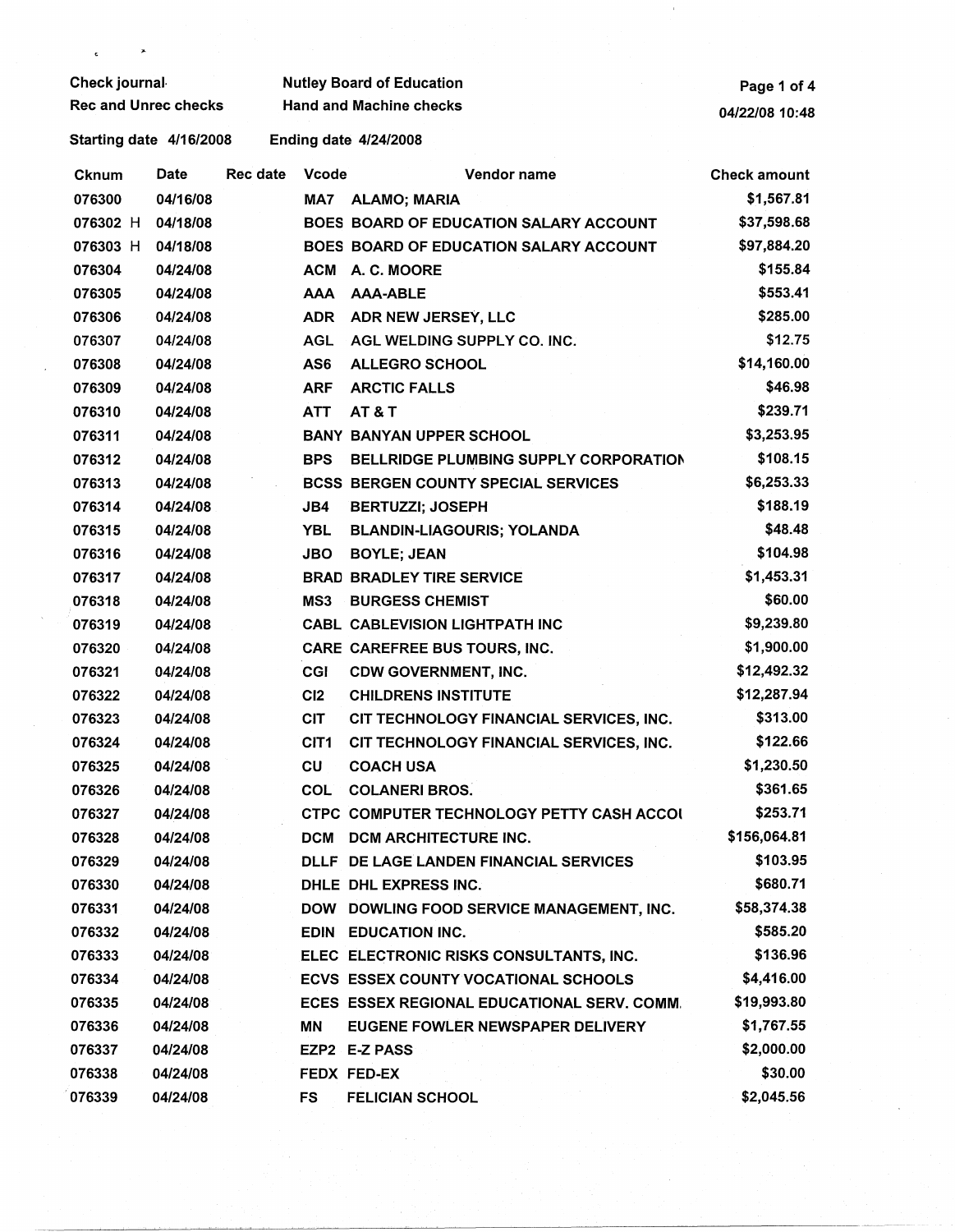| Check journal        | <b>Nutley Board of Education</b> | Page 2 of 4    |
|----------------------|----------------------------------|----------------|
| Rec and Unrec checks | <b>Hand and Machine checks</b>   | 04/22/08 10:48 |

Starting date 4/16/2008 Ending date 4/24/2008

| Cknum  | Date     | <b>Rec date</b> | <b>Vcode</b>    | Vendor name                                   | <b>Check amount</b> |
|--------|----------|-----------------|-----------------|-----------------------------------------------|---------------------|
| 076340 | 04/24/08 |                 |                 | <b>NAFE FERRARA; NATALE</b>                   | \$503.92            |
| 076341 | 04/24/08 |                 |                 | CPC1 FIRST CEREBRAL PALSY OF NJ               | \$6,237.60          |
| 076342 | 04/24/08 |                 | FFI             | <b>FRANKLIN FLOORS INC</b>                    | \$14.65             |
| 076343 | 04/24/08 |                 |                 | FSPC FRANKLIN PETTY CASH/J.CALICCHIO, TRUSTEE | \$371.40            |
| 076344 | 04/24/08 |                 |                 | <b>GEC4 GE CAPITAL</b>                        | \$1,888.00          |
| 076345 | 04/24/08 |                 |                 | <b>GRAN GRAINGER INC.</b>                     | \$814.25            |
| 076346 | 04/24/08 |                 |                 | HWCI HANDLE WITH CARE BEHAVIOR MANAGEMENT     | \$1,000.00          |
| 076347 | 04/24/08 |                 |                 | HASL HASLER, INC.                             | \$135.00            |
| 076348 | 04/24/08 |                 |                 | <b>HESS HESS CORPORATION</b>                  | \$33,630.30         |
| 076349 | 04/24/08 |                 | <b>HIG</b>      | HIGH POINT SCHOOL CORP.                       | \$4,350.99          |
| 076350 | 04/24/08 |                 | PH <sub>8</sub> | <b>HOLLYWOOD; PEGGY</b>                       | \$200.43            |
| 076351 | 04/24/08 |                 | <b>HDC</b>      | <b>HOME DEPOT CREDIT SERVICES</b>             | \$259.64            |
| 076352 | 04/24/08 |                 | <b>IKON</b>     | <b>IKON OFFICE SOLUTIONS</b>                  | \$191.00            |
| 076353 | 04/24/08 |                 | IMM1            | <b>IMMEDICENTER</b>                           | \$491.00            |
| 076354 | 04/24/08 |                 | IMM2            | <b>IMMEDICENTER</b>                           | \$50.00             |
| 076355 | 04/24/08 |                 | INSF            | <b>INSTITUTE FOR EDUCATIONAL ACHIEVEMENT</b>  | \$7,160.00          |
| 076356 | 04/24/08 |                 | <b>JRV</b>      | J.R. VACCARO, INC.                            | \$2,903.60          |
| 076357 | 04/24/08 |                 | JT              | JIMMY'S, INC.                                 | \$2,265.00          |
| 076358 | 04/24/08 |                 |                 | JOTS JOHNNY ON THE SPOT                       | \$122.56            |
| 076359 | 04/24/08 |                 | JRI             | <b>JOSEPH RICCIARDI INC.</b>                  | \$104.60            |
| 076360 | 04/24/08 |                 | JP1             | <b>JOSEPH'S PHOTOGRAPHERS</b>                 | \$60.00             |
| 076361 | 04/24/08 |                 | <b>KDD</b>      | KDDS TOO, INC. NEW BEGINNINGS OUTREACH        | \$2,477.04          |
| 076362 | 04/24/08 |                 | KID             | KID CLAN SERVICES, INC.                       | \$1,742.50          |
| 076363 | 04/24/08 |                 | <b>LLC</b>      | <b>LAKEVIEW LEARNING CENTER</b>               | \$3,838.26          |
| 076364 | 04/24/08 |                 | LE <sub>2</sub> | <b>LANG EQUIPMENT</b>                         | \$1,192.00          |
| 076365 | 04/24/08 |                 | LRM1            | <b>MANGANIELLO; LOUIS R.</b>                  | \$263.50            |
| 076366 | 04/24/08 |                 | <b>MCD</b>      | <b>MINOLTA CORPORATION</b>                    | \$339.68            |
| 076367 | 04/24/08 |                 | <b>NAS</b>      | <b>NASSP</b>                                  | \$32.00             |
| 076368 | 04/24/08 |                 |                 | NEMF NATIONAL ELECTRIC MOTOR REPAIR CO.       | \$626.73            |
| 076369 | 04/24/08 |                 |                 | <b>NJML NEW JERSEY MATHEMATICS LEAGUE</b>     | \$60.00             |
| 076370 | 04/24/08 |                 | NYB.            | NEW YORK BLACKBOARD OF NJ INC.                | \$320.00            |
| 076371 | 04/24/08 |                 | NL.             | <b>NEWARK LIGHT CO.</b>                       | \$793.50            |
| 076372 | 04/24/08 |                 | PIT             | OCE IMAGISTICS, INC.                          | \$61.60             |
| 076373 | 04/24/08 |                 | OLD1            | <b>OLD NATIONAL</b>                           | \$1,325.00          |
| 076374 | 04/24/08 |                 | <b>ONT</b>      | <b>ON TARGET PRESS</b>                        | \$3,000.00          |
| 076375 | 04/24/08 |                 | <b>PLC</b>      | <b>PALISADES LEARNING CENTER</b>              | \$16,653.12         |
| 076376 | 04/24/08 |                 | DP7             | <b>PANDOLFI; DENNIS</b>                       | \$157.62            |
| 076377 | 04/24/08 |                 |                 | PEAR PEARSON EDUCATION                        | \$828.31            |
| 076378 | 04/24/08 |                 |                 | PLC1 PERFECTION LEARNING CORP.                | \$6,094.16          |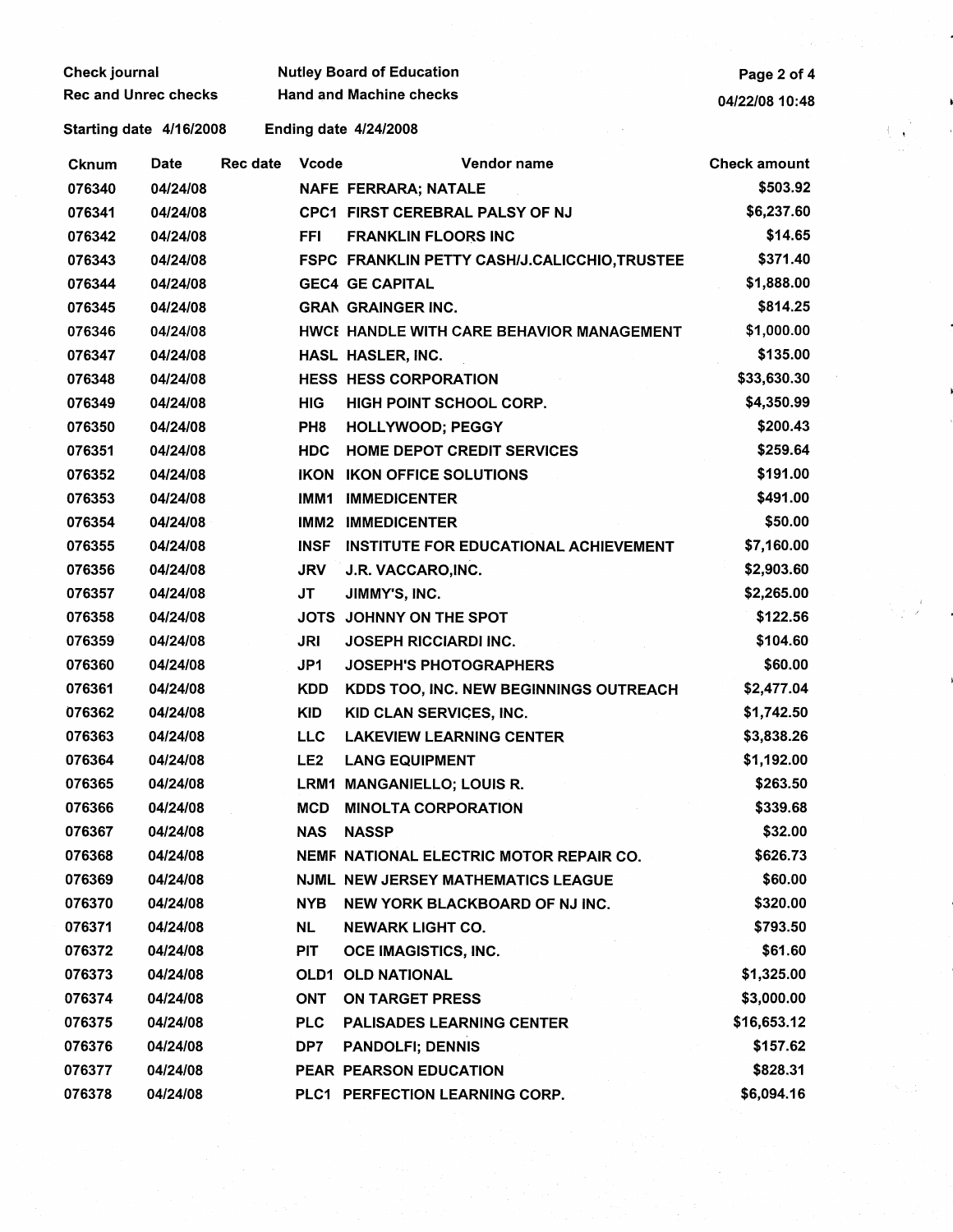| <b>Check journal</b>        |          |                 | <b>Nutley Board of Education</b> | Page 3 of 4                                     |                     |
|-----------------------------|----------|-----------------|----------------------------------|-------------------------------------------------|---------------------|
| <b>Rec and Unrec checks</b> |          |                 | <b>Hand and Machine checks</b>   | 04/22/08 10:48                                  |                     |
| Starting date 4/16/2008     |          |                 |                                  | <b>Ending date 4/24/2008</b>                    |                     |
| Cknum                       | Date     | <b>Rec date</b> | <b>Vcode</b>                     | Vendor name                                     | <b>Check amount</b> |
| 076379                      | 04/24/08 |                 | PIR <sub>1</sub>                 | PIRO; JOSEPH                                    | \$44.97             |
| 076380                      | 04/24/08 |                 | <b>PLA</b>                       | PLATT PSYCHIATRIC ASSOCIATES, LLC               | \$690.00            |
| 076381                      | 04/24/08 |                 | <b>PT</b>                        | <b>PRINTING TECHNIQUES</b>                      | \$185.00            |
| 076382                      | 04/24/08 |                 | <b>PSE</b>                       | PUBLIC SERVICE ELECTRIC & GAS CO.               | \$57,190.62         |
| 076383                      | 04/24/08 |                 |                                  | <b>PUPO PURCHASE POWER</b>                      | \$23.96             |
| 076384                      | 04/24/08 |                 |                                  | <b>QUES QUEST DIAGNOSTICS</b>                   | \$1,309.00          |
| 076385                      | 04/24/08 |                 | MR2                              | <b>ROBINSON; MICHAEL</b>                        | \$80.00             |
| 076386                      | 04/24/08 |                 |                                  | <b>SAG2 SAGE DAY II</b>                         | \$5,133.36          |
| 076387                      | 04/24/08 |                 | <b>SCO</b>                       | <b>SCHOOL OUTFITTERS</b>                        | \$17.92             |
| 076388                      | 04/24/08 |                 | <b>SRL</b>                       | SENSORY RESOURCES LLC                           | \$159.00            |
| 076389                      | 04/24/08 |                 | SI <sub>5</sub>                  | <b>STEWART INDUSTRIES</b>                       | \$137.07            |
| 076390                      | 04/24/08 |                 | <b>CHE</b>                       | <b>SUCCESS ADVERTISING INC.</b>                 | \$938.50            |
| 076391                      | 04/24/08 |                 |                                  | <b>HESY SYME; HEATHER</b>                       | \$450.00            |
| 076392                      | 04/24/08 |                 | <b>TER</b>                       | TERRANOVA GROUP, INC.                           | \$10,920.00         |
| 076393                      | 04/24/08 |                 | <b>TRB</b>                       | <b>THOMAS R. BARONE</b>                         | \$485.00            |
| 076394                      | 04/24/08 |                 | <b>PGI</b>                       | <b>THOMSON PETERSONS</b>                        | \$814.56            |
| 076395                      | 04/24/08 |                 | TN                               | <b>TOWNSHIP OF NUTLEY</b>                       | \$11,085.84         |
| 076396                      | 04/24/08 |                 | TRE6                             | TREASURER, STATE OF NEW JERSEY                  | \$50.00             |
| 076397                      | 04/24/08 |                 | <b>ASC</b>                       | UNITED RENTALS, INC.                            | \$747.52            |
| 076398                      | 04/24/08 |                 | <b>VER</b>                       | <b>VERIZON WIRELESS</b>                         | \$2,841.70          |
| 076399                      | 04/24/08 |                 | <b>VB</b>                        | <b>VIOLA BROTHERS INC</b>                       | \$9.79              |
| 076400                      | 04/24/08 |                 | <b>WPH</b>                       | <b>WALLINGTON PLUMBING &amp; HEATING SUPPLY</b> | \$104.26            |
| 076401                      | 04/24/08 |                 | <b>WPT</b>                       | <b>WEST POINT TOURS</b>                         | \$360.00            |
| 076402                      | 04/24/08 |                 | WS8                              | <b>WINDSOR LEARNING CENTER</b>                  | \$15,559.11         |

 $\cdot$  '  $\cdot$  ,  $\cdot$